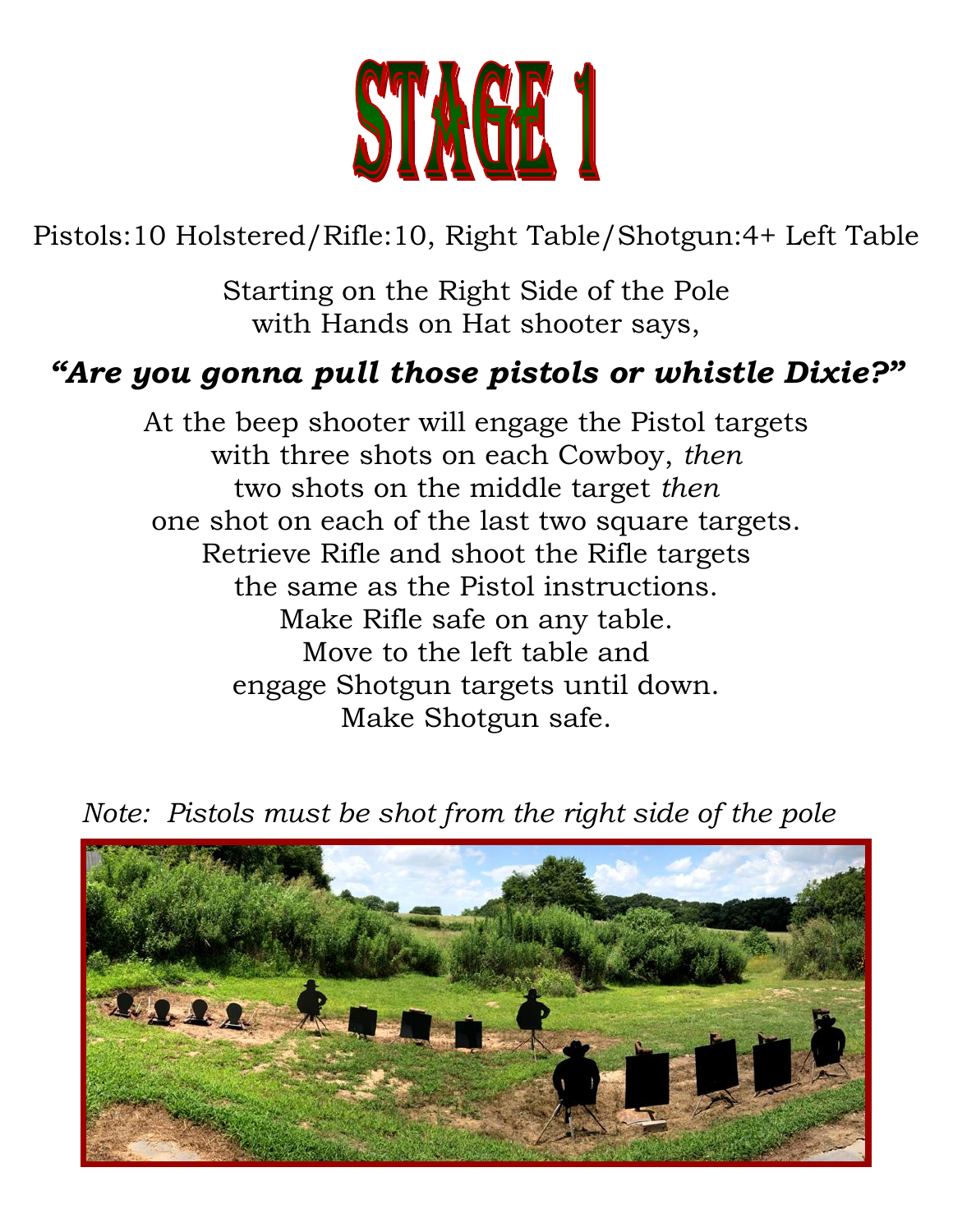

Shotgun: 4+Right Window/Rifle:10 Left Window/Pistols:10 Holstered

Starting at the Right Window with Shotgun in Hand shooter says,

#### *"I reckon so!"*

At the beep shooter will engage the Shotgun targets until down. Make Shotgun safe in any window. Move to the Left Window and shoot the Rifle targets by alternating one outside and middle target for 5 rounds *then* the other outside and middle target for 5 rounds. Make Rifle safe. Move left to the opening and engage the

Pistol targets the same as Rifle instructions.

 *Note: Start with Shotgun in one hand ~ other hand can be anywhere. Note: May start each alternating sweep on either target.*

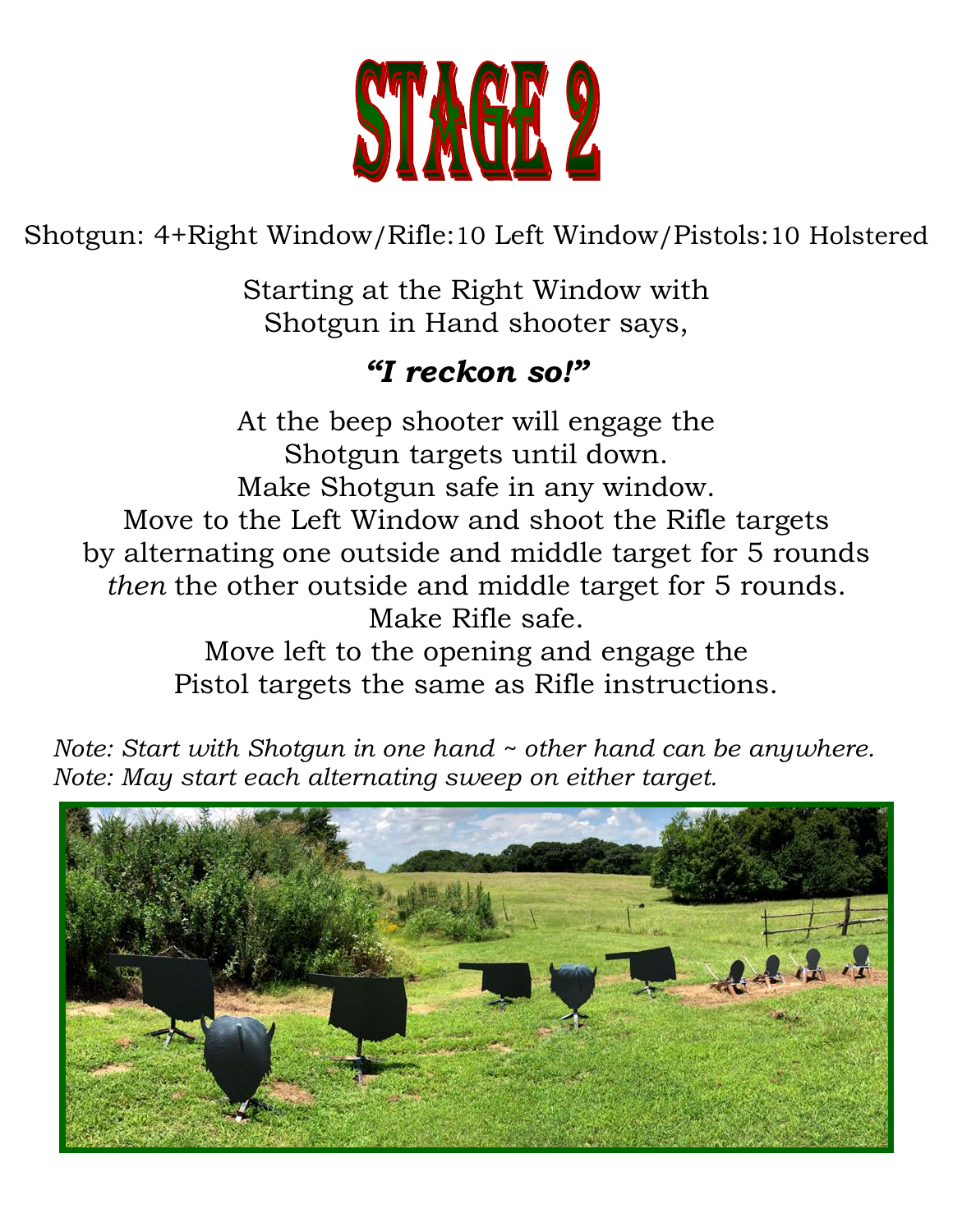

Pistols:10, Holstered /Rifle:10, on Table/Shotgun:2+ on Table

Gun order shooters choice - Rifle cannot be last Starting at gun(s) of choice with Hands at sides (not SASS default) shooter says,

# *"Dyin' ain't much of a livin' boy!"*

| At the beep shooter will engage the targets as follows; |                                                                                         |  |
|---------------------------------------------------------|-----------------------------------------------------------------------------------------|--|
| Pistols:                                                | Engage targets in a 3-4-3 Sweep<br>starting on either end.                              |  |
| Rifle:                                                  | Engage targets in a 3-4-3 Sweep<br>starting on either end.<br>Make Rifle safe on table. |  |
| Shotgun:                                                | Engage Shotgun targets until down.<br>Make Shotgun safe on table.                       |  |

*Note: This is a Stand & Deliver Stage*

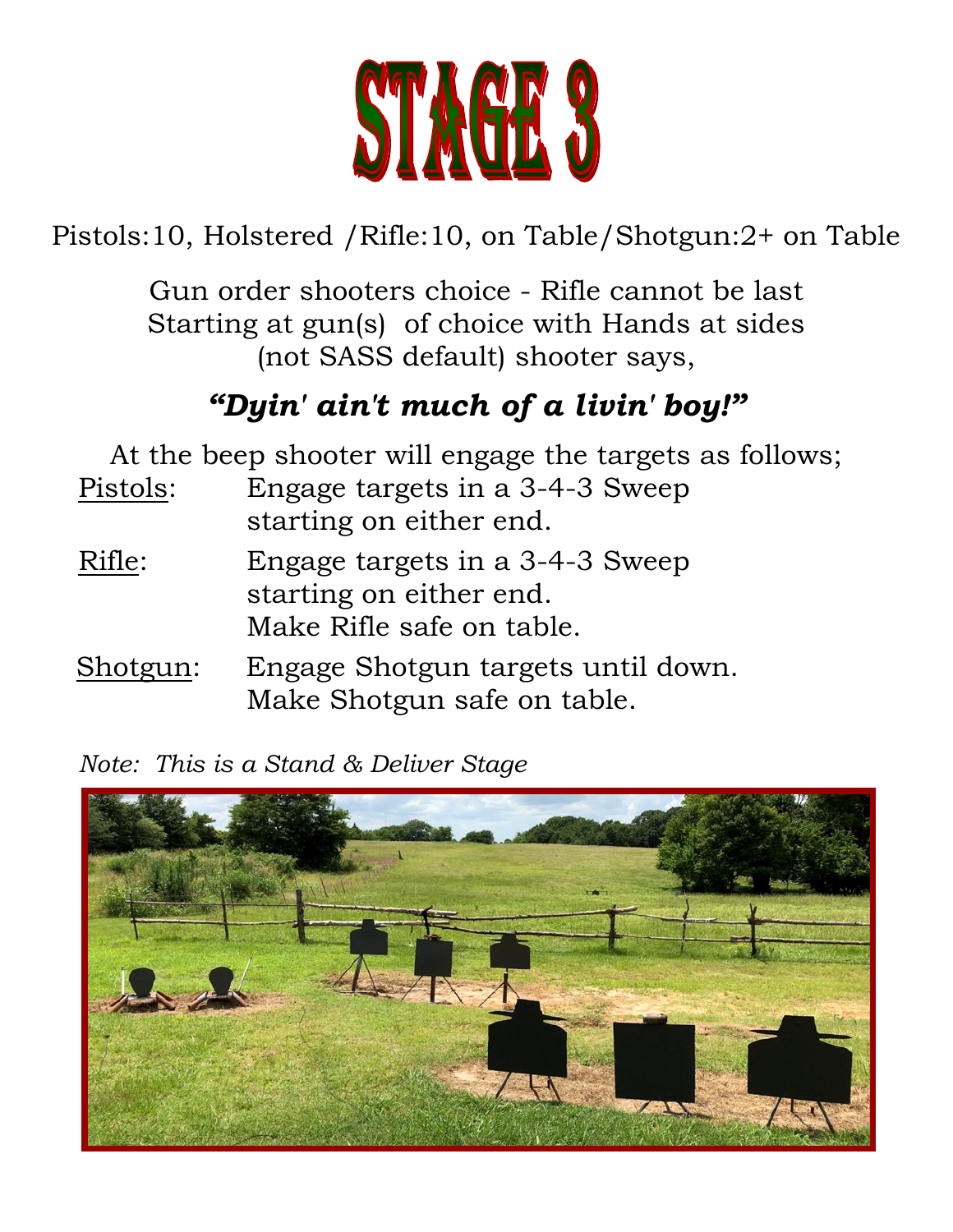

Rifle:10, Left Table/Shotgun:4+ Right Table/Pistols:10, Holstered

Starting with Hands on Staged Rifle Shooter says,

# *"That's just the way it is!"*

At the beep shooter will engage the Rifle targets in a Regressive Sweep starting on either end. (4 on  $1$ <sup>st</sup> target, 3 on  $2<sup>nd</sup>$  target, 2 on  $3<sup>rd</sup>$  target, 1 on  $4<sup>th</sup>$  target) Make Rifle safe on either table. Retrieve Shotgun and knock down the Shotgun targets. Make Shotgun safe on any table. Move left past the Milk Can and shoot the Pistol targets the same as the Rifle instructions.



*Note: Some part of one boot must be left of the Milk Can when shooting Pistols.*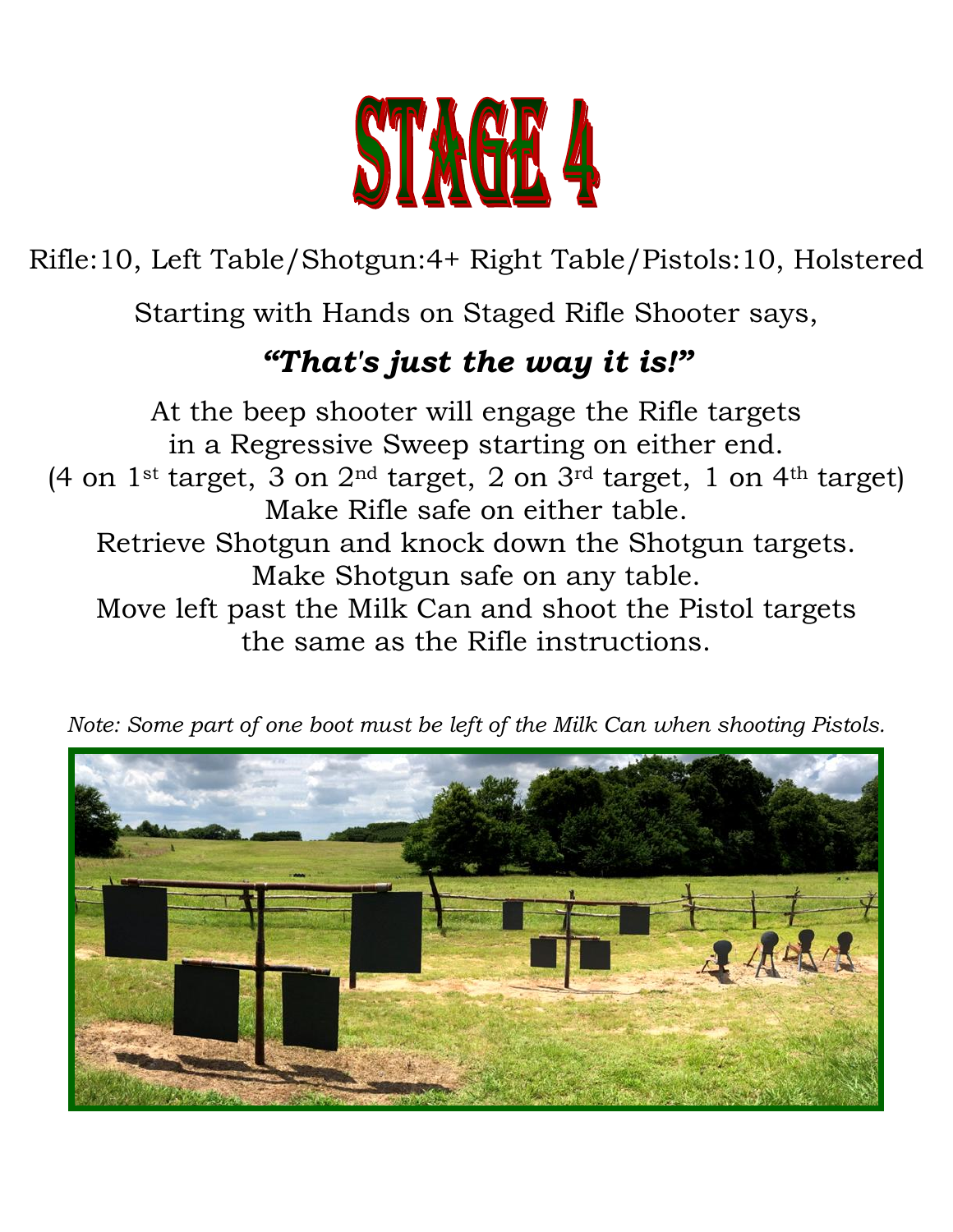

Pistols:10, Holstered /Rifle:10, Left Table/Shotgun:4+ Right Table

Starting on the Left side of the Post at Texas Surrender shooter says,

## *"Around here we got somethin' known as the Missouri Boat Ride!"*

At the beep shooter will engage the Pistol targets with 3 shots on the middle target *then* Double Tap each outside target *then* the last 3 shots on the middle target. Retrieve Rifle and shoot the Rifle targets the same as the Pistol instructions. Make Rifle safe on either table. Move to the right table and knock down the Shotgun targets. Make Shotgun safe.

 *Note: Shooter must be on the left side of the post when shooting Pistols.*